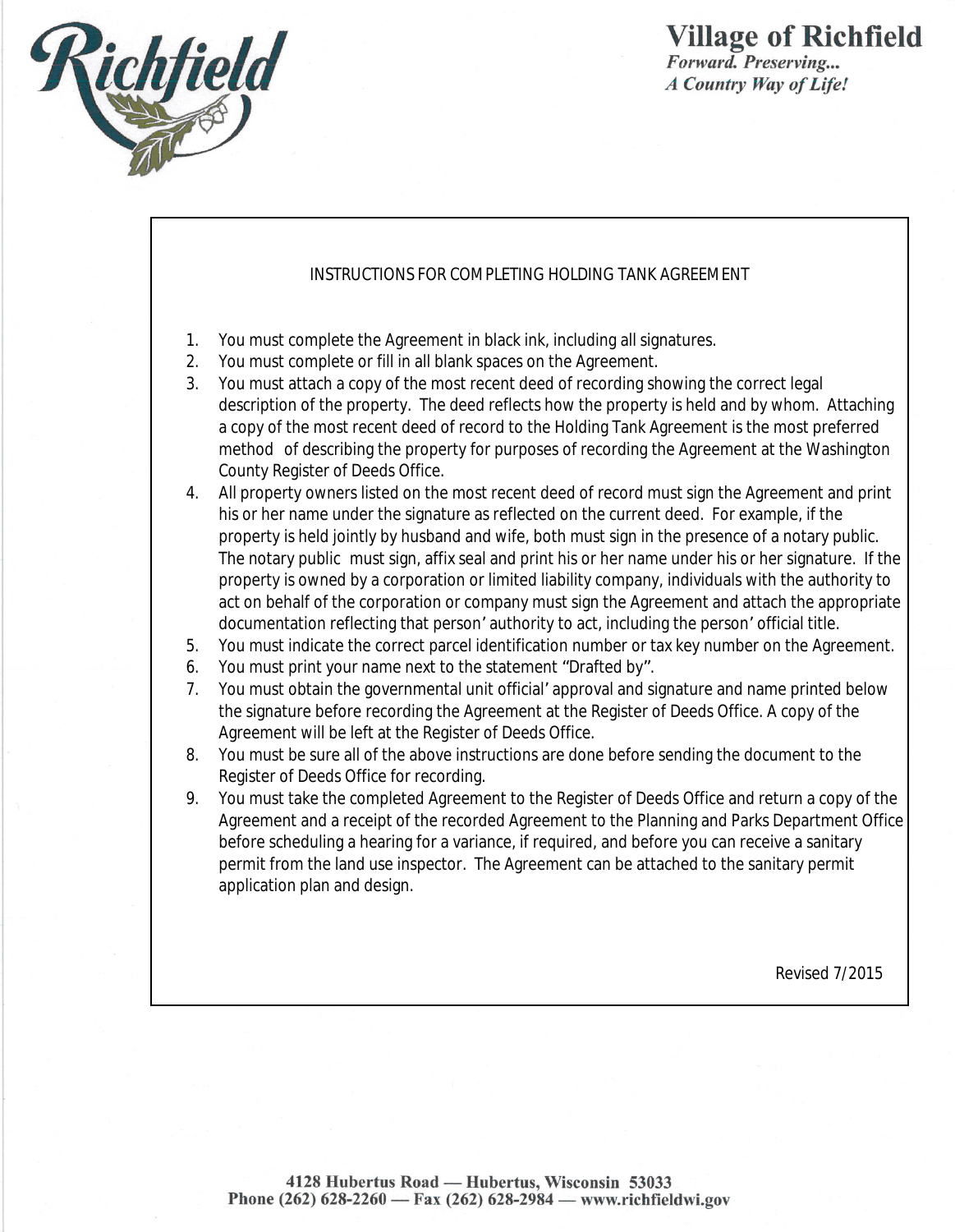

## Document Number/Plan ID No. HOLDING TANK AGREEMENT

This agreement is made between the government unit and holding tank owner(s).

| Parcel Identifier<br>$V10-$<br>Number (PIN)                                                                                        | <b>Agreement Date</b>                           |          |                |
|------------------------------------------------------------------------------------------------------------------------------------|-------------------------------------------------|----------|----------------|
| Government Unit                                                                                                                    | Holding Tank Owner(s) — All Owners (print name) |          |                |
| <b>Village of Richfield</b>                                                                                                        |                                                 |          | Recording Area |
|                                                                                                                                    |                                                 |          |                |
| Return to:<br>We acknowledge that application is being made for the installation of (a) holding tank(s) on the following property: |                                                 |          |                |
| (Provide legal land description. Use reverse side if additional space is needed.)                                                  |                                                 | Name:    |                |
| (Attach copy of last deed of record)                                                                                               |                                                 | Address: |                |
|                                                                                                                                    |                                                 |          |                |
|                                                                                                                                    |                                                 |          |                |
|                                                                                                                                    |                                                 |          |                |

Or that continued use of the existing premises requires that a holding tank be installed on the property for the purpose of proper containment of sewage. Also, the property can not now be served by a municipal sewer or any other type of private onsite wastewater treatment system as permitted under Ch. SPS383. Wis. Adm. Code, or Ch. 145, Stats.

As an inducement to following: **Washington County** to issue a sanitary permit for the above described property, we agree to do the

- 1. Owner agrees to conform to all applicable requirements of Ch. SPS 383, Wis. Adm. Code relating to holding tanks. If the owner fails to have the holding tank properly serviced as ordered by the governmental unit to prevent or abate a human health hazard as described in s.s. 254.59, Stats., the governmental unit may enter upon the property and service the tank or cause to have the tank to be serviced and charge the owner by placing the charges on the tax bill as a special assessment for current services rendered in accordance with ss. 66.0701-66.0733, Wis. Stats.
- 2. Owner agrees to pay all charges and costs incurred by the governmental unit for inspection, pumping, hauling, or otherwise servicing and maintaining the holding tank in such a manner as to prevent or abate any human health hazard caused by the holding tank. The governmental unit shall notify the owner of any costs which shall be paid by the owner within thirty (30) days from the date of notice. In the event the owner does not pay the costs within thirty (30) days, the owner specifically agrees that all the costs and charges may be placed on the tax roll as a special assessment for the abatement of a human health hazard and the tax shall be collected as provided by law.
- 3. The owner agrees to contract with a person who is licensed under Ch. NR 113, Wis. Adm. Code, to have the holding tank serviced and to file a copy of the contract or the owner's registration with Washington County. The owner further agrees to file a copy of any changes to the service contract, or a copy of a new service contract, with Washington County within ten (10) business days from the date of change to the service contract.
- 4. The owner agrees to contract with a person licensed under Ch. NR 113, Wis. Adm. Code, who shall submit to the governmental unit and the County on a semiannual basis, a report in accordance with Ch. SPS 383, Wis. Adm. Code, for the servicing of the holding tank. The governmental unit or County may enter upon the property to investigate the condition of the holding tank when pumping reports and meter readings may indicate that the holding tank is not being properly maintained.
- 5. This agreement will remain in effect only until the governmental unit responsible for the regulation of private onsite wastewater treatment system certifies that the property is served by either a municipal sewer or a soil absorption system that complies with Ch. SPS 383, Wis. Adm. Code. In addition, this agreement may be cancelled by executing and recording said certification with an appropriate reference to this agreement.
- 6. This agreement shall be binding upon the owner, heirs and assignees. The owner shall submit the agreement to the Register of Deeds for recording and bear all recording costs.